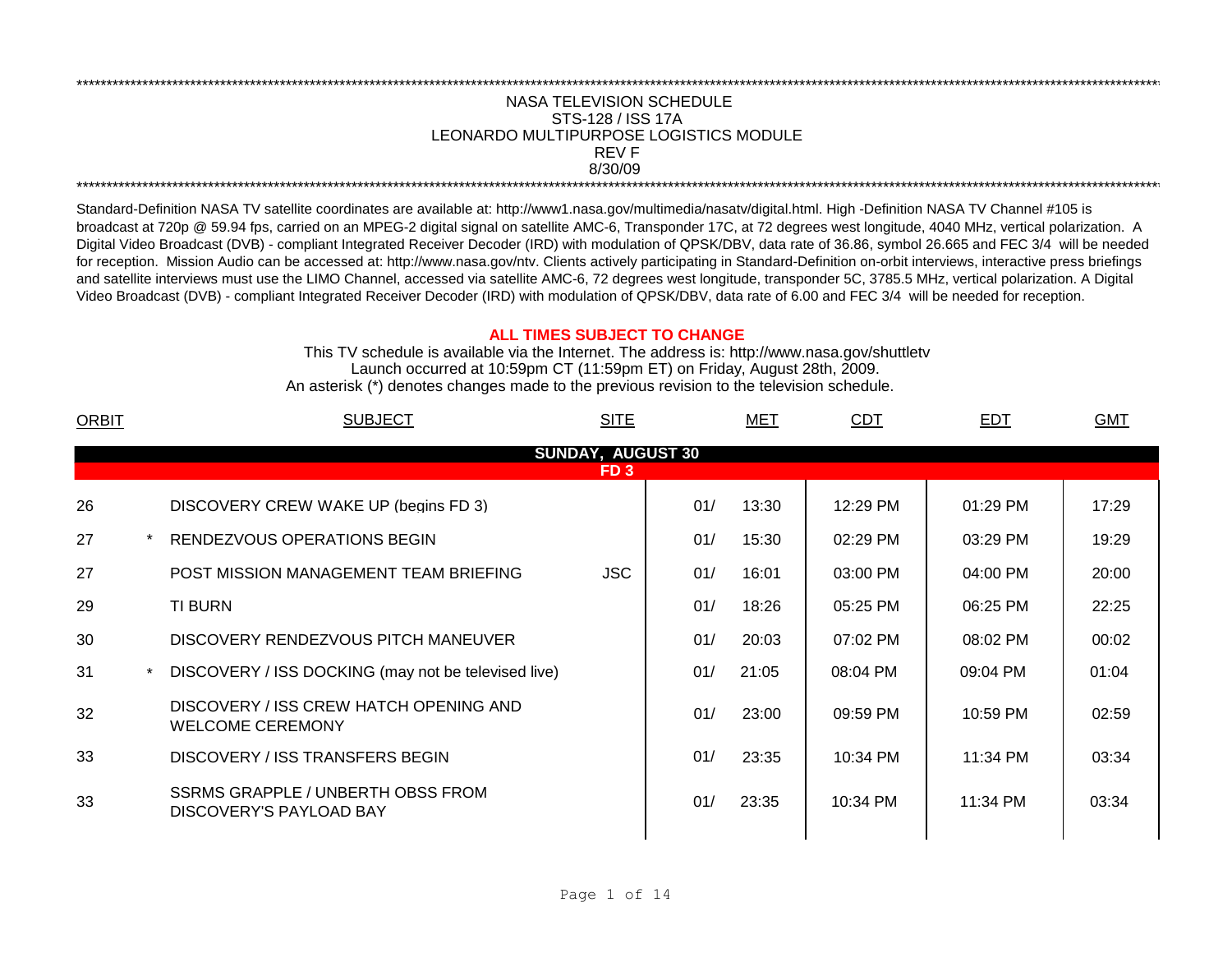| ORBIT                                        | <b>SUBJECT</b>                                                                                                                       | <b>SITE</b> |     | <b>MET</b> | <b>CDT</b> | <b>EDT</b> | <b>GMT</b> |  |  |  |  |  |  |
|----------------------------------------------|--------------------------------------------------------------------------------------------------------------------------------------|-------------|-----|------------|------------|------------|------------|--|--|--|--|--|--|
| 33                                           | KOPRA / STOTT SOYUZ SEATLINER SWAP AND<br><b>INSTALLATION (Stott officially joins Expedition 20, Kopra</b><br>joins STS-128 Crew)    |             | 01/ | 23:35      | 10:34 PM   | 11:34 PM   | 03:34      |  |  |  |  |  |  |
| 32                                           | <b>MISSION STATUS BRIEFING</b>                                                                                                       | <b>JSC</b>  | 02/ | 00:01      | 11:00 PM   | 12:00 AM   | 04:00      |  |  |  |  |  |  |
| <b>MONDAY, AUGUST 31</b><br><b>FD 3/FD 4</b> |                                                                                                                                      |             |     |            |            |            |            |  |  |  |  |  |  |
| 34                                           | <b>SSRMS HANDOFF OBSS TO SRMS</b>                                                                                                    |             | 02/ | 01:45      | 12:44 AM   | 01:44 AM   | 05:44      |  |  |  |  |  |  |
| 34                                           | SHUTTLE VTR PLAYBACK OF DOCKING                                                                                                      |             | 02/ | 01:50      | 12:49 AM   | 01:49 AM   | 05:49      |  |  |  |  |  |  |
| 36                                           | <b>ISS CREW SLEEP BEGINS</b>                                                                                                         |             | 02/ | 05:00      | 03:59 AM   | 04:59 AM   | 08:59      |  |  |  |  |  |  |
| 36                                           | DISCOVERY CREW SLEEP BEGINS                                                                                                          |             | 02/ | 05:30      | 04:29 AM   | 05:29 AM   | 09:29      |  |  |  |  |  |  |
| 37                                           | FLIGHT DAY 3 HIGHLIGHTS (replayed on the hour during<br>crew sleep)                                                                  | <b>JSC</b>  | 02/ | 06:01      | 05:00 AM   | 06:00 AM   | 10:00      |  |  |  |  |  |  |
| 39                                           | HIGH DEFINITION FLIGHT DAY 3 CREW HIGHLIGHTS (if<br>available; on the NASA-TV HDTV Channel; replays at<br>10:00am CT and 11:00am CT) | <b>JSC</b>  | 02/ | 09:01      | 08:00 AM   | 09:00 AM   | 13:00      |  |  |  |  |  |  |
| 39                                           | <b>VIDEO FILE</b>                                                                                                                    | <b>HQ</b>   | 02/ | 10:01      | 09:00 AM   | 10:00 AM   | 14:00      |  |  |  |  |  |  |
| 40                                           | <b>ISS FLIGHT DIRECTOR UPDATE</b>                                                                                                    | <b>JSC</b>  | 02/ | 12:01      | 11:00 AM   | 12:00 PM   | 16:00      |  |  |  |  |  |  |
| 41                                           | ISS FLIGHT DIRECTOR UPDATE REPLAY                                                                                                    | <b>JSC</b>  | 02/ | 12:46      | 11:45 AM   | 12:45 PM   | 16:45      |  |  |  |  |  |  |
| 41                                           | DISCOVERY / ISS CREW WAKE UP (begins FD 4)                                                                                           |             | 02/ | 13:30      | 12:29 PM   | $01:29$ PM | 17:29      |  |  |  |  |  |  |
| 43                                           | SSRMS GRAPPLE & UNBERTH LEONARDO MPLM                                                                                                |             | 02/ | 15:40      | 02:39 PM   | 03:39 PM   | 19:39      |  |  |  |  |  |  |
| 43                                           | POST MISSION MANAGEMENT TEAM BRIEFING                                                                                                | <b>JSC</b>  | 02/ | 16:01      | 03:00 PM   | 04:00 PM   | 20:00      |  |  |  |  |  |  |
| 44                                           | DISCOVERY / ISS TRANSFERS RESUME                                                                                                     |             | 02/ | 16:30      | 03:29 PM   | 04:29 PM   | 20:29      |  |  |  |  |  |  |
| 45                                           | SSRMS INSTALLATION OF LEONARDO MPLM ON<br><b>HARMONY NADIR PORT</b>                                                                  |             | 02/ | 18:20      | 05:19 PM   | 06:19 PM   | 22:19      |  |  |  |  |  |  |
| 46                                           | <b>MISSION STATUS BRIEFING</b>                                                                                                       | <b>JSC</b>  | 02/ | 20:31      | 07:30 PM   | 08:30 PM   | 00:30      |  |  |  |  |  |  |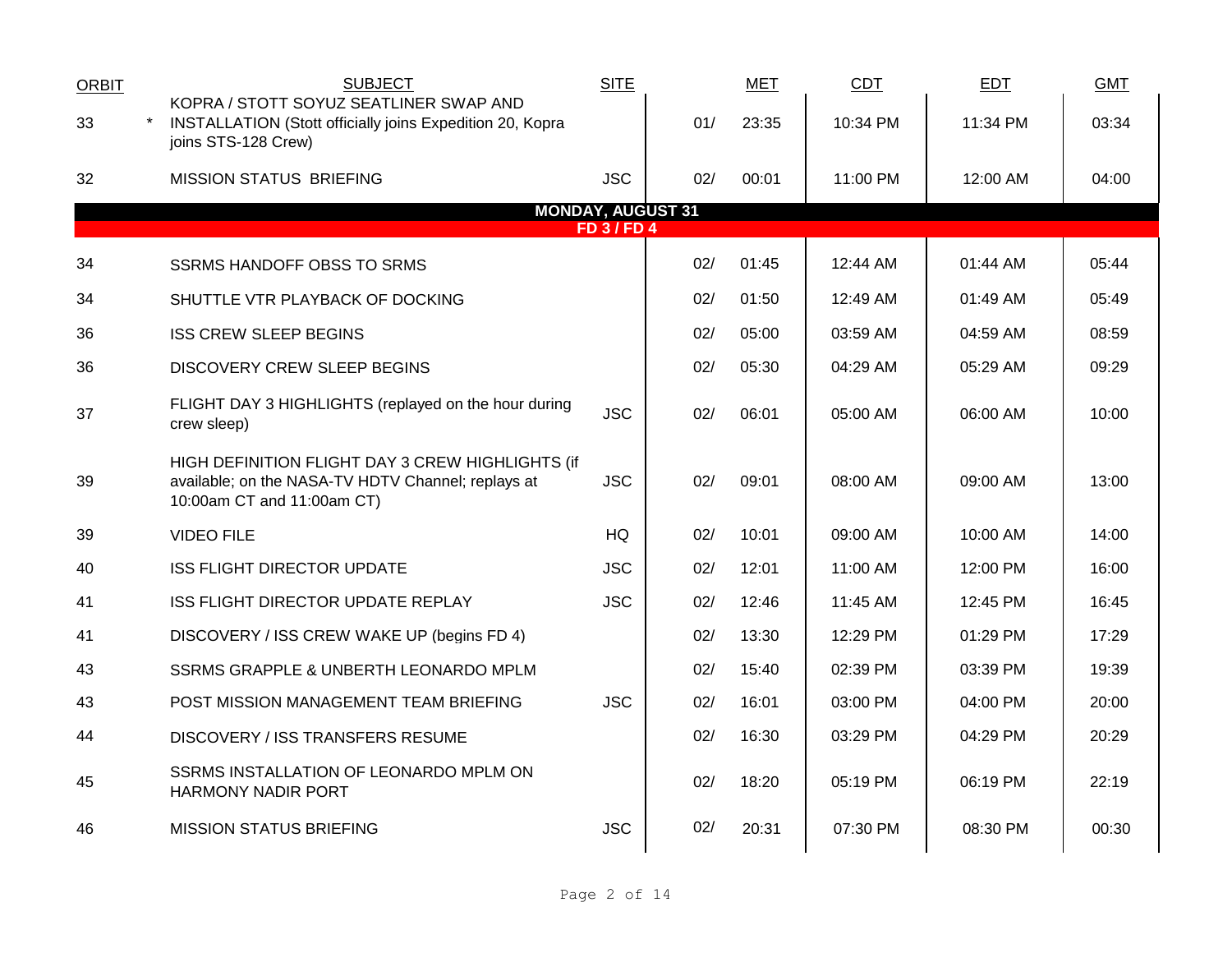| <b>ORBIT</b>     | <b>SUBJECT</b>                                                                                                                       | <b>SITE</b>   |     | <b>MET</b> | CDT      | EDT      | <b>GMT</b> |  |  |  |  |
|------------------|--------------------------------------------------------------------------------------------------------------------------------------|---------------|-----|------------|----------|----------|------------|--|--|--|--|
| 46               | MPLM VESTIBULE PRESSURIZATION AND ACTIVATION<br><b>BEGINS</b>                                                                        |               | 02/ | 20:35      | 07:34 PM | 08:34 PM | 00:34      |  |  |  |  |
| 47               | UNIVISION "Man in the Street" PAO EVENT (in native<br>language only)                                                                 | <b>ISS Ku</b> | 02/ | 22:30      | 09:29 PM | 10:29 PM | 02:29      |  |  |  |  |
|                  | <b>TUESDAY, SEPTEMBER 1</b>                                                                                                          |               |     |            |          |          |            |  |  |  |  |
| <b>FD 4/FD 5</b> |                                                                                                                                      |               |     |            |          |          |            |  |  |  |  |
| 49               | EVA # 1 PROCEDURE REVIEW                                                                                                             |               | 03/ | 00:55      | 11:54 PM | 12:54 AM | 04:54      |  |  |  |  |
| 50               | <b>MPLM INGRESS</b>                                                                                                                  |               | 03/ | 01:35      | 12:34 AM | 01:34 AM | 05:34      |  |  |  |  |
| 51               | EVA # 1 CAMPOUT BEGINS (Olivas & Stott)                                                                                              |               | 03/ | 03:25      | 02:24 AM | 03:24 AM | 07:24      |  |  |  |  |
| 51               | <b>ISS CREW SLEEP BEGINS</b>                                                                                                         |               | 03/ | 04:30      | 03:29 AM | 04:29 AM | 08:29      |  |  |  |  |
| 52               | DISCOVERY CREW SLEEP BEGINS                                                                                                          |               | 03/ | 05:00      | 03:59 AM | 04:59 AM | 08:59      |  |  |  |  |
| 52               | FLIGHT DAY 4 HIGHLIGHTS (replayed on the hour during<br>crew sleep)                                                                  | <b>JSC</b>    | 03/ | 05:01      | 04:00 AM | 05:00 AM | 09:00      |  |  |  |  |
| 55               | HIGH DEFINITION FLIGHT DAY 4 CREW HIGHLIGHTS (if<br>available; on the NASA-TV HDTV Channel; replays at<br>10:00am CT and 11:00am CT) | <b>JSC</b>    | 03/ | 09:01      | 08:00 AM | 09:00 AM | 13:00      |  |  |  |  |
| 55               | <b>VIDEO FILE</b>                                                                                                                    | HQ            | 03/ | 10:01      | 09:00 AM | 10:00 AM | 14:00      |  |  |  |  |
| 56               | <b>ISS FLIGHT DIRECTOR UPDATE</b>                                                                                                    | <b>JSC</b>    | 03/ | 11:01      | 10:00 AM | 11:00 AM | 15:00      |  |  |  |  |
| 57               | ISS FLIGHT DIRECTOR UPDATE REPLAY                                                                                                    | <b>JSC</b>    | 03/ | 11:46      | 10:45 AM | 11:45 AM | 15:45      |  |  |  |  |
| 57               | DISCOVERY / ISS CREW WAKE UP (begins FD 5)                                                                                           |               | 03/ | 13:00      | 11:59 AM | 12:59 PM | 16:59      |  |  |  |  |
| 57               | EVA #1 PREPARATIONS RESUME                                                                                                           |               | 03/ | 13:35      | 12:34 PM | 01:34 PM | 17:34      |  |  |  |  |
| 59               | <b>MPLM TRANSFERS BEGIN</b>                                                                                                          |               | 03/ | 16:00      | 02:59 PM | 03:59 PM | 19:59      |  |  |  |  |
| 59               | ZERO-G STOWAGE RACK TRANSFER FROM MPLM TO<br><b>HARMONY BEGINS</b>                                                                   |               | 03/ | 16:30      | 03:29 PM | 04:29 PM | 20:29      |  |  |  |  |
| 60               | C.O.L.B.E.R.T. TRANSFER TO ISS BEGINS                                                                                                |               | 03/ | 17:25      | 04:24 PM | 05:24 PM | 21:24      |  |  |  |  |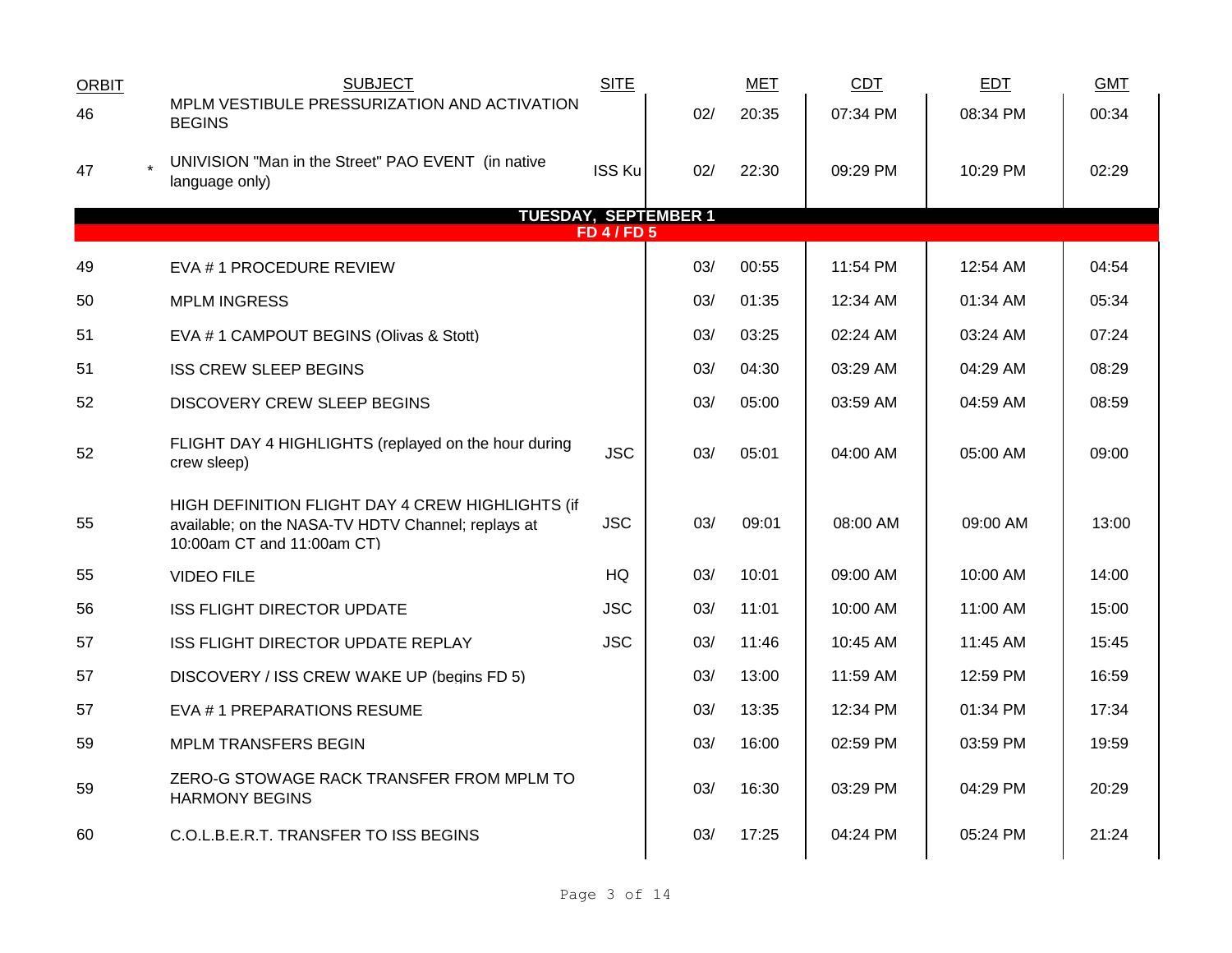| <b>ORBIT</b><br>$\overline{60}$ | <b>SUBJECT</b><br>EVA # 1 BEGINS (Olivas and Stott)                                                                                  | <b>SITE</b>      | 03/ | <b>MET</b><br>17:50 | <b>CDT</b><br>04:49 PM | <b>EDT</b><br>05:49 PM | <b>GMT</b><br>21:49 |
|---------------------------------|--------------------------------------------------------------------------------------------------------------------------------------|------------------|-----|---------------------|------------------------|------------------------|---------------------|
| 61                              | P1 ATA RELEASE & TEMPORARY STOWAGE ON<br><b>SSRMS END EFFECTOR</b>                                                                   |                  | 03/ | 18:35               | 05:34 PM               | 06:34 PM               | 22:34               |
| 61                              | CREW QUARTERS TRANSFER TO ISS BEGINS                                                                                                 |                  | 03/ | 18:45               | 05:44 PM               | 06:44 PM               | 22:44               |
| 62                              | EUTEF RETRIEVAL & STOWAGE                                                                                                            |                  | 03/ | 20:20               | 07:19 PM               | 08:19 PM               | 00:19               |
| 62                              | ARS RACK TRANSFER TO HARMONY                                                                                                         |                  | 03/ | 21:00               | 07:59 PM               | 08:59 PM               | 00:59               |
| 63                              | MISSE-6 RETRIEVAL & STOWAGE                                                                                                          |                  | 03/ | 22:10               | 09:09 PM               | 10:09 PM               | 02:09               |
| 64                              | $EVA # 1$ ENDS                                                                                                                       |                  | 04/ | 00:20               | 11:19 PM               | 12:19 AM               | 04:19               |
|                                 | <b>WEDNESDAY, SEPTEMBER 2</b>                                                                                                        | <b>FD 5/FD 6</b> |     |                     |                        |                        |                     |
|                                 |                                                                                                                                      |                  |     |                     |                        |                        |                     |
| 66                              | <b>MISSION STATUS BRIEFING</b>                                                                                                       | <b>JSC</b>       | 04/ | 03:01               | 02:00 AM               | 03:00 AM               | 07:00               |
| 67                              | <b>ISS CREW SLEEP BEGINS</b>                                                                                                         |                  | 04/ | 04:00               | 02:59 AM               | 03:59 AM               | 07:59               |
| 67                              | <b>DISCOVERY CREW SLEEP BEGINS</b>                                                                                                   |                  | 04/ | 04:30               | 03:29 AM               | 04:29 AM               | 08:29               |
| 67                              | FLIGHT DAY 5 HIGHLIGHTS (replayed on the hour during                                                                                 | <b>JSC</b>       | 04/ | 05:01               | 04:00 AM               | 05:00 AM               | 09:00               |
| 69                              | HIGH DEFINITION FLIGHT DAY 5 CREW HIGHLIGHTS (if<br>available; on the NASA-TV HDTV Channel; replays at<br>10:00am CT and 11:00am CT) | <b>JSC</b>       | 04/ | 09:01               | 08:00 AM               | 09:00 AM               | 13:00               |
| 69                              | <b>VIDEO FILE</b>                                                                                                                    | HQ               | 04/ | 09:01               | 08:00 AM               | 09:00 AM               | 13:00               |
| 71                              | <b>ISS FLIGHT DIRECTOR UPDATE</b>                                                                                                    | <b>JSC</b>       | 04/ | 10:01               | 09:00 AM               | 10:00 AM               | 14:00               |
| 72                              | ISS FLIGHT DIRECTOR UPDATE REPLAY                                                                                                    | <b>JSC</b>       | 04/ | 11:46               | 10:45 AM               | 11:45 AM               | 15:45               |
| 72                              | DISCOVERY / ISS CREW WAKE UP (begins FD 6)                                                                                           |                  | 04/ | 12:30               | 11:29 AM               | 12:29 PM               | 16:29               |
| 73                              | HTV PREFLIGHT BRIEFING                                                                                                               | <b>JSC</b>       | 04/ | 13:31               | 12:30 PM               | 01:30 PM               | 17:30               |
| 75                              | FIR RACK INSTALLATION IN DESTINY LAB BEGINS /<br>MPLM TRANSFERS / OBSS FOCUSED INSPECTION<br>OF DISCOVERY TPS (If required)          |                  | 04/ | 15:45               | 02:44 PM               | 03:44 PM               | 19:44               |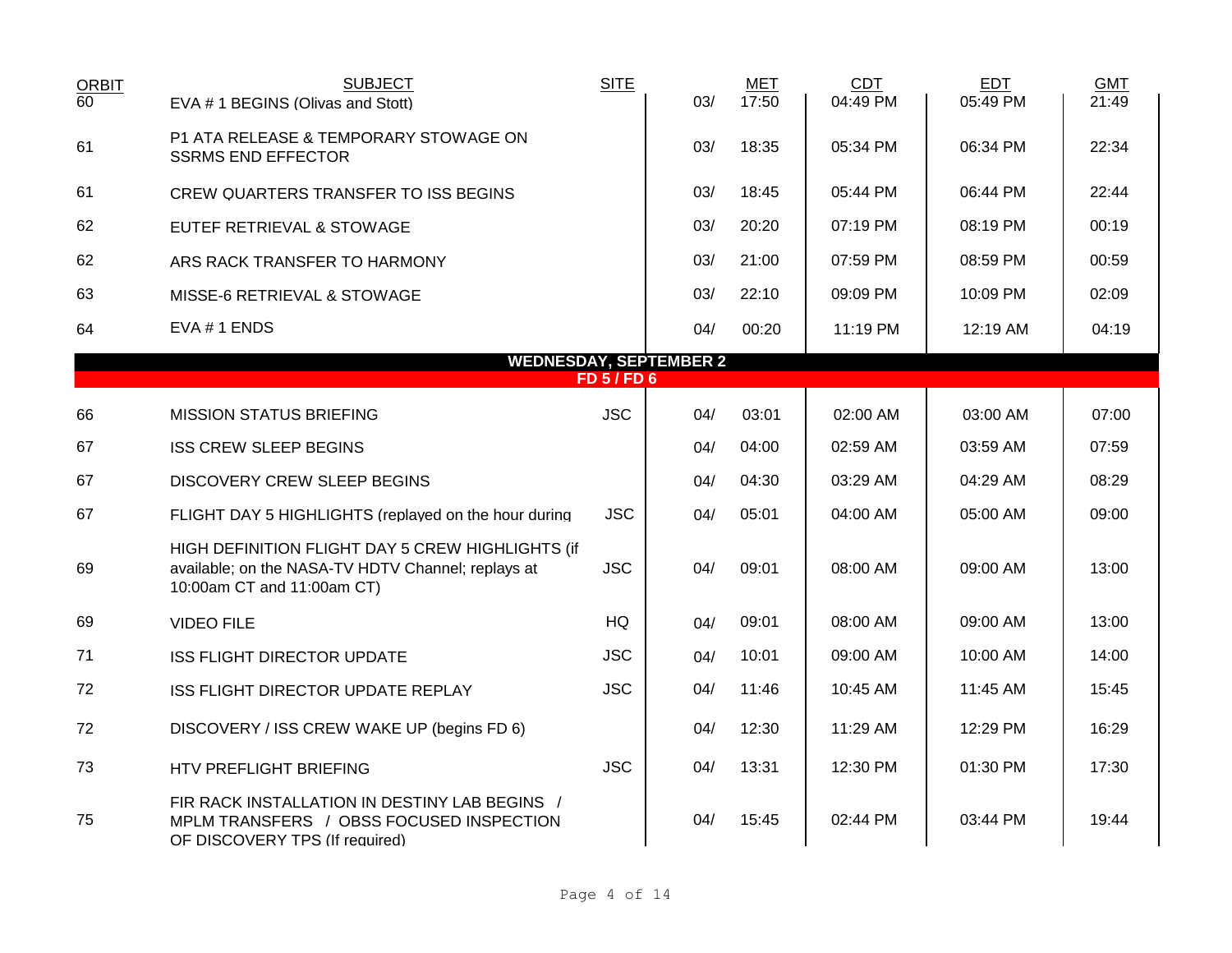| <b>ORBIT</b> | <b>SUBJECT</b>                                                                                                                       | <b>SITE</b>        |                              | <b>MET</b> | <b>CDT</b> | <b>EDT</b> | <b>GMT</b> |
|--------------|--------------------------------------------------------------------------------------------------------------------------------------|--------------------|------------------------------|------------|------------|------------|------------|
| 75           | <b>ISS CREW QUARTERS OUTFITTING</b>                                                                                                  |                    | 04/                          | 15:50      | 02:49 PM   | 03:49 PM   | 19:49      |
| 75           | MSRR RACK INSTALLATION IN DESTINY LAB BEGINS                                                                                         |                    | 04/                          | 16:45      | 03:44 PM   | 04:44 PM   | 20:44      |
| 76           | <b>MELFI-2 INSTALLATION IN DESTINY LAB BEGINS</b>                                                                                    |                    | 04/                          | 17:45      | 04:44 PM   | 05:44 PM   | 21:44      |
| 77           | CNN ESPANOL / TELEVISA MEXICO'S "Primero Noticias"<br>Program / KCRA-TV LIVE INTERVIEWS                                              | <b>ISS Ku</b>      | 04/                          | 19:35      | 06:34 PM   | 07:34 PM   | 23:34      |
| 78           | <b>MISSION STATUS BRIEFING</b>                                                                                                       | <b>JSC</b>         | 04/                          | 20:31      | 07:30 PM   | 08:30 PM   | 00:30      |
| 78           | HTV ONBOARD TRAINING / ISS CREW QUARTERS<br><b>ACTIVATION &amp; CHECKOUT</b>                                                         |                    | 04/                          | 20:30      | 07:29 PM   | 08:29 PM   | 00:29      |
| 79           | REPLAY OF LIVE INTERVIEWS WITH ENGLISH<br><b>INTERPRETATION</b>                                                                      | <b>JSC</b>         | 04/                          | 21:01      | 08:00 PM   | 09:00 PM   | 01:00      |
| 80           | TWITTER / YOU TUBE PAO EVENT (in native language<br>only)                                                                            | <b>ISS Ku</b>      | 05/                          | 00:05      | 11:04 PM   | 12:04 AM   | 04:04      |
| 80           | EVA # 2 PROCEDURE REVIEW                                                                                                             |                    | 05/                          | 00:25      | 11:24 PM   | 12:24 AM   | 04:24      |
|              |                                                                                                                                      | <b>FD 6 / FD 7</b> | <b>THURSDAY, SEPTEMBER 3</b> |            |            |            |            |
|              |                                                                                                                                      |                    |                              |            |            |            |            |
| 82           | EVA # 2 CAMPOUT BEGINS (Olivas and Fuglesang)                                                                                        |                    | 05/                          | 02:55      | 01:54 AM   | 02:54 AM   | 06:54      |
| 83           | <b>ISS CREW SLEEP BEGINS</b>                                                                                                         |                    | 05/                          | 04:00      | 02:59 AM   | 03:59 AM   | 07:59      |
| 83           | DISCOVERY CREW SLEEP BEGINS                                                                                                          |                    | 05/                          | 04:30      | 03:29 AM   | 04:29 AM   | 08:29      |
| 83           | FLIGHT DAY 6 HIGHLIGHTS (replayed on the hour during                                                                                 | <b>JSC</b>         | 05/                          | 05:01      | 04:00 AM   | 05:00 AM   | 09:00      |
| 85           | HIGH DEFINITION FLIGHT DAY 6 CREW HIGHLIGHTS (if<br>available; on the NASA-TV HDTV Channel; replays at<br>10:00am CT and 11:00am CT) | <b>JSC</b>         | 05/                          | 09:01      | 08:00 AM   | 09:00 AM   | 13:00      |
| 86           | <b>VIDEO FILE</b>                                                                                                                    | <b>HQ</b>          | 05/                          | 09:01      | 08:00 AM   | 09:00 AM   | 13:00      |
| 87           | <b>ISS FLIGHT DIRECTOR UPDATE</b>                                                                                                    | <b>JSC</b>         | 05/                          | 10:01      | 09:00 AM   | 10:00 AM   | 14:00      |
| 88           | ISS FLIGHT DIRECTOR UPDATE REPLAY                                                                                                    | <b>JSC</b>         | 05/                          | 11:46      | 10:45 AM   | 11:45 AM   | 15:45      |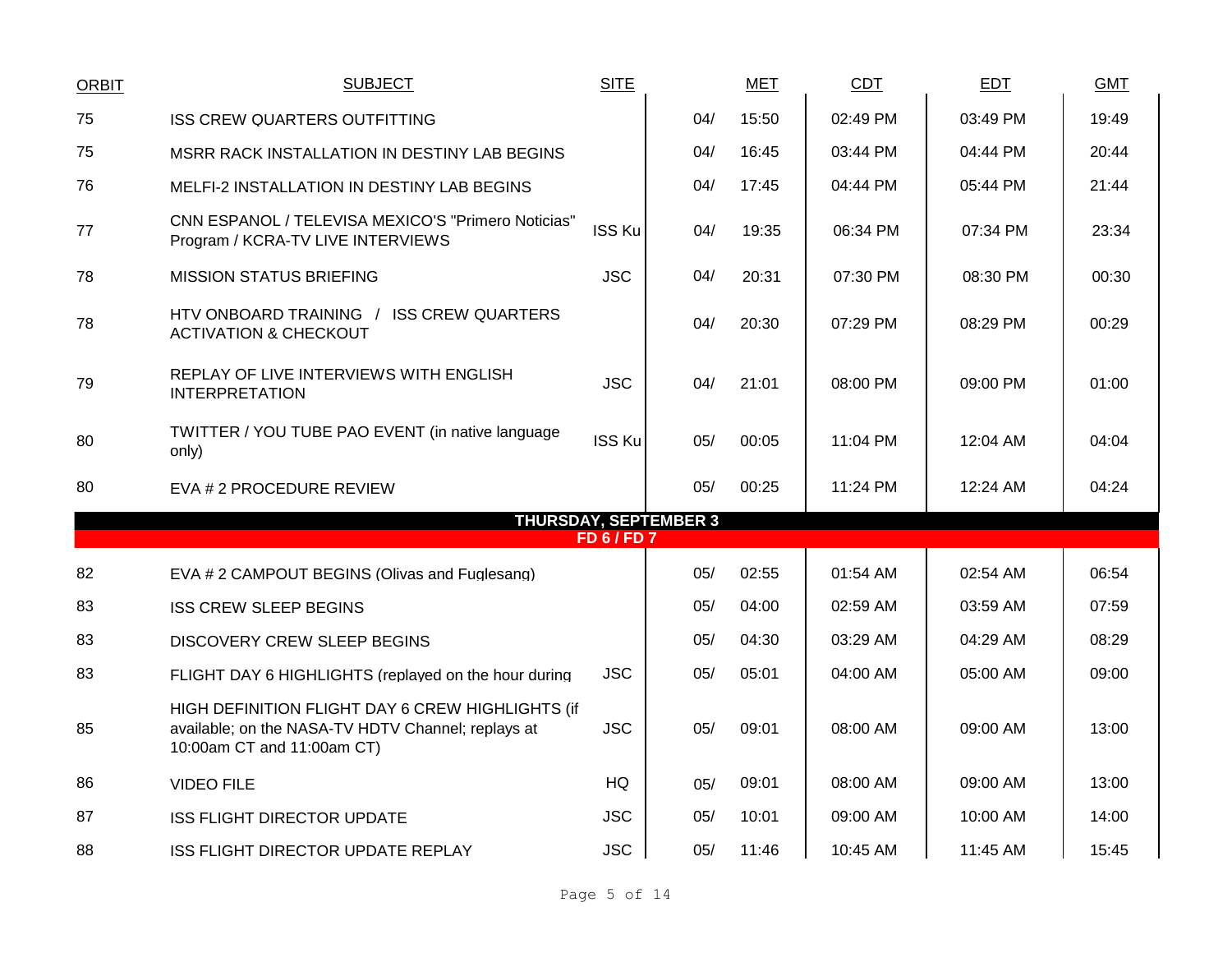| <b>ORBIT</b>                                 | <b>SUBJECT</b>                                                                                                                      | <b>SITE</b> |     | <b>MET</b> | <b>CDT</b> | <b>EDT</b> | <b>GMT</b> |  |  |  |  |
|----------------------------------------------|-------------------------------------------------------------------------------------------------------------------------------------|-------------|-----|------------|------------|------------|------------|--|--|--|--|
| 88                                           | DISCOVERY / ISS CREW WAKE UP (begins FD 7)                                                                                          |             | 05/ | 12:30      | 11:29 AM   | 12:29 PM   | 16:29      |  |  |  |  |
| 89                                           | EVA # 2 PREPARATIONS RESUME                                                                                                         |             | 05/ | 13:05      | 12:04 PM   | 01:04 PM   | 17:04      |  |  |  |  |
| 90                                           | <b>MPLM TRANSFERS RESUME</b>                                                                                                        |             | 05/ | 15:30      | 02:29 PM   | 03:29 PM   | 19:29      |  |  |  |  |
| 91                                           | EVA # 2 BEGINS (Olivas and Fuglesang)                                                                                               |             | 05/ | 17:20      | 04:19 PM   | 05:19 PM   | 21:19      |  |  |  |  |
| 92                                           | NEW ATA REMOVAL FROM LMC                                                                                                            |             | 05/ | 18:15      | 05:14 PM   | 06:14 PM   | 22:14      |  |  |  |  |
| 93                                           | NEW ATA INSTALLATION ONTO P1 TRUSS BEGINS                                                                                           |             | 05/ | 19:35      | 06:34 PM   | 07:34 PM   | 23:34      |  |  |  |  |
| 93                                           | OLD ATA REMOVAL FROM SSRMS END EFFECTOR                                                                                             |             | 05/ | 20:00      | 06:59 PM   | 07:59 PM   | 23:59      |  |  |  |  |
| 94                                           | OLD ATA INSTALLATION ONTO LMC                                                                                                       |             | 05/ | 21:55      | 08:54 PM   | 09:54 PM   | 01:54      |  |  |  |  |
| 96                                           | EVA # 2 ENDS                                                                                                                        |             | 05/ | 23:50      | 10:49 PM   | 11:49 PM   | 03:49      |  |  |  |  |
| <b>FRIDAY, SEPTEMBER 4</b><br><b>FD7/FD8</b> |                                                                                                                                     |             |     |            |            |            |            |  |  |  |  |
| 97                                           | <b>MISSION STATUS BRIEFING</b>                                                                                                      | <b>JSC</b>  | 06/ | 01:31      | 12:30 AM   | 01:30 AM   | 05:30      |  |  |  |  |
| 98                                           | <b>ISS CREW SLEEP BEGINS</b>                                                                                                        |             | 06/ | 03:30      | 02:29 AM   | 03:29 AM   | 07:29      |  |  |  |  |
| 98                                           | DISCOVERY CREW SLEEP BEGINS                                                                                                         |             | 06/ | 04:00      | 02:59 AM   | 03:59 AM   | 07:59      |  |  |  |  |
| 99                                           | FLIGHT DAY 7 HIGHLIGHTS (replayed on the hour during<br>crew sleep)                                                                 | <b>JSC</b>  | 06/ | 04:01      | 03:00 AM   | 04:00 AM   | 08:00      |  |  |  |  |
| 102                                          | HIGH DEFINITION FLIGHT DAY 7 CREW HIGHLIGHTS (if<br>available; on the NASA-TV HDTV Channel; replays at<br>9:00am CT and 10:00am CT) | <b>JSC</b>  | 06/ | 08:01      | 07:00 AM   | 08:00 AM   | 12:00      |  |  |  |  |
| 102                                          | <b>VIDEO FILE</b>                                                                                                                   | HQ          | 06/ | 08:01      | 07:00 AM   | 08:00 AM   | 12:00      |  |  |  |  |
| 103                                          | <b>ISS FLIGHT DIRECTOR UPDATE</b>                                                                                                   | <b>JSC</b>  | 06/ | 09:31      | 08:30 AM   | 09:30 AM   | 13:30      |  |  |  |  |
| 103                                          | ISS FLIGHT DIRECTOR UPDATE REPLAY                                                                                                   | <b>JSC</b>  | 06/ | 10:46      | 09:45 AM   | 10:45 AM   | 14:45      |  |  |  |  |
| 104                                          | DISCOVERY / ISS CREW WAKE UP (begins FD 8)                                                                                          |             | 06/ | 12:00      | 10:59 AM   | 11:59 AM   | 15:59      |  |  |  |  |
| 106                                          | DISCOVERY / ISS OFF-DUTY PERIOD BEGINS                                                                                              |             | 06/ | 15:00      | 01:59 PM   | 02:59 PM   | 18:59      |  |  |  |  |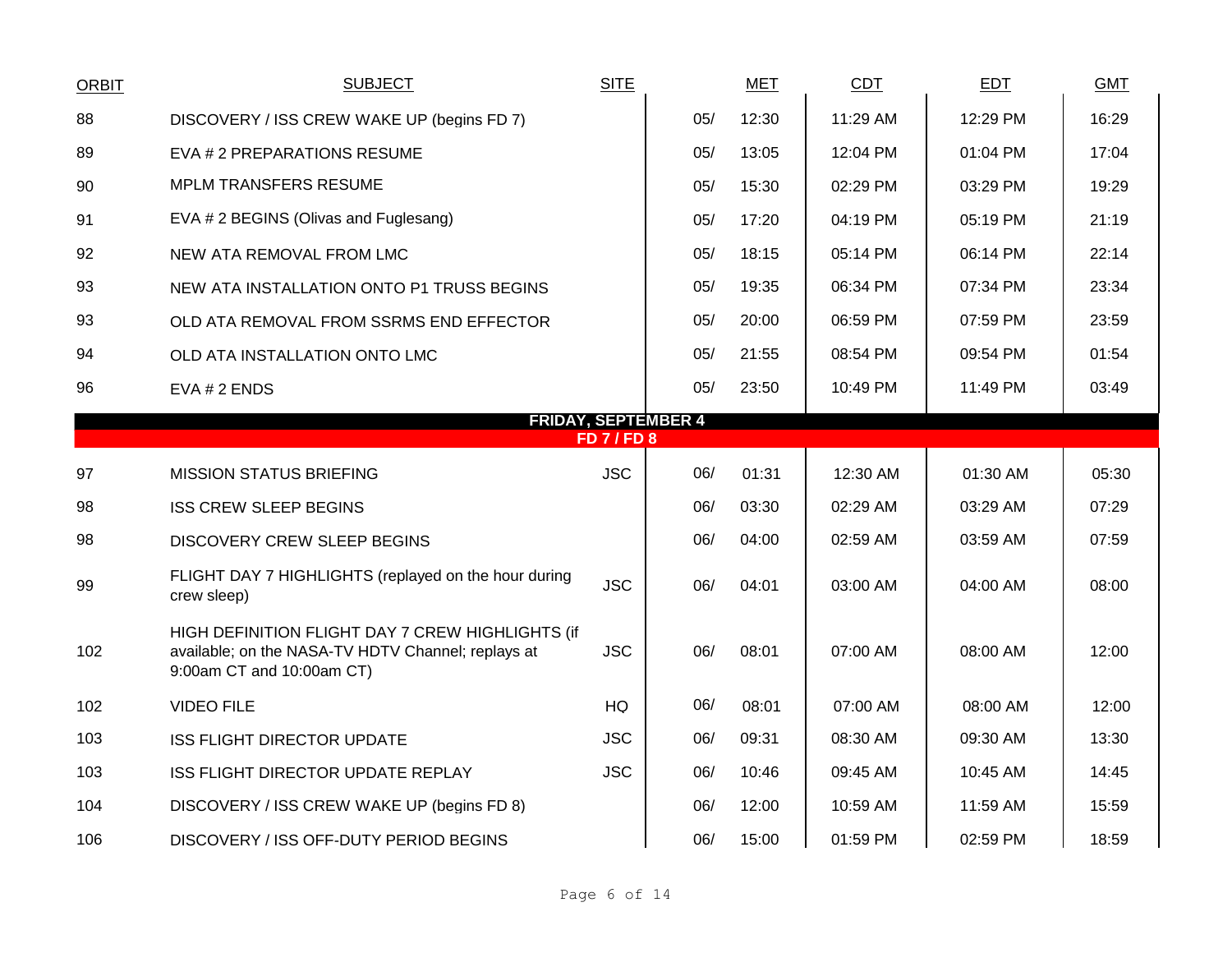| <b>ORBIT</b> | <b>SUBJECT</b>                                                                                                                      | <b>SITE</b>      |     | <b>MET</b> | <b>CDT</b> | <b>EDT</b> | <b>GMT</b> |  |  |  |  |  |  |
|--------------|-------------------------------------------------------------------------------------------------------------------------------------|------------------|-----|------------|------------|------------|------------|--|--|--|--|--|--|
| 107          | <b>MISSION STATUS BRIEFING</b>                                                                                                      | <b>JSC</b>       | 06/ | 17:01      | 04:00 PM   | 05:00 PM   | 21:00      |  |  |  |  |  |  |
| 109          | JOINT CREW NEWS CONFERENCE                                                                                                          | <b>ISS Ku</b>    | 06/ | 20:50      | 07:49 PM   | 08:49 PM   | 00:49      |  |  |  |  |  |  |
| 110          | <b>MPLM TRANSFERS RESUME</b>                                                                                                        |                  | 06/ | 21:30      | 08:29 PM   | 09:29 PM   | 01:29      |  |  |  |  |  |  |
| 110          | JOINT CREW NEWS CONFERENCE REPLAY WITH<br><b>ENGLISH INTERPRETATION</b>                                                             | <b>JSC</b>       | 06/ | 22:01      | 09:00 PM   | 10:00 PM   | 02:00      |  |  |  |  |  |  |
| 111          | EVA # 3 PROCEDURE REVIEW                                                                                                            |                  | 06/ | 23:55      | 10:54 PM   | 11:54 PM   | 03:54      |  |  |  |  |  |  |
|              | <b>SATURDAY, SEPTEMBER 5</b>                                                                                                        |                  |     |            |            |            |            |  |  |  |  |  |  |
|              |                                                                                                                                     | <b>FD 8/FD 9</b> |     |            |            |            |            |  |  |  |  |  |  |
| 113          | EVA #3 CAMPOUT BEGINS (Olivas and Fuglesang)                                                                                        |                  | 07/ | 02:25      | 01:24 AM   | 02:24 AM   | 06:24      |  |  |  |  |  |  |
| 114          | <b>ISS CREW SLEEP BEGINS</b>                                                                                                        |                  | 07/ | 03:30      | 02:29 AM   | 03:29 AM   | 07:29      |  |  |  |  |  |  |
| 114          | <b>DISCOVERY CREW SLEEP BEGINS</b>                                                                                                  |                  | 07/ | 04:00      | 02:59 AM   | 03:59 AM   | 07:59      |  |  |  |  |  |  |
| 115          | FLIGHT DAY 8 HIGHLIGHTS (replayed on the hour during<br>crew sleep)                                                                 | <b>JSC</b>       | 07/ | 04:01      | 03:00 AM   | 04:00 AM   | 08:00      |  |  |  |  |  |  |
| 117          | HIGH DEFINITION FLIGHT DAY 8 CREW HIGHLIGHTS (if<br>available; on the NASA-TV HDTV Channel; replays at<br>9:00am CT and 10:00am CT) | <b>JSC</b>       | 07/ | 08:01      | 07:00 AM   | 08:00 AM   | 12:00      |  |  |  |  |  |  |
| 118          | <b>ISS FLIGHT DIRECTOR UPDATE</b>                                                                                                   | <b>JSC</b>       | 07/ | 09:31      | 08:30 AM   | 09:30 AM   | 13:30      |  |  |  |  |  |  |
| 119          | ISS FLIGHT DIRECTOR UPDATE REPLAY                                                                                                   | <b>JSC</b>       | 07/ | 10:46      | 09:45 AM   | 10:45 AM   | 14:45      |  |  |  |  |  |  |
| 120          | DISCOVERY / ISS CREW WAKE UP (begins FD 9)                                                                                          |                  | 07/ | 12:00      | 10:59 AM   | 11:59 AM   | 15:59      |  |  |  |  |  |  |
| 120          | EVA #3 PREPARATIONS RESUME                                                                                                          |                  | 07/ | 12:35      | 11:34 AM   | 12:34 PM   | 16:34      |  |  |  |  |  |  |
| 123          | EVA #3 BEGINS (Olivas and Fuglesang)                                                                                                |                  | 07/ | 16:50      | 03:49 PM   | 04:49 PM   | 20:49      |  |  |  |  |  |  |
| 123          | <b>MPLM TRANSFERS RESUME</b>                                                                                                        |                  | 07/ | 17:05      | 04:04 PM   | 05:04 PM   | 21:04      |  |  |  |  |  |  |
| 123          | S3 PAS DEPLOYMENT                                                                                                                   |                  | 07/ | 17:25      | 04:24 PM   | 05:24 PM   | 21:24      |  |  |  |  |  |  |
| 124          | RGA #2 REMOVAL / REPLACEMENT BEGINS                                                                                                 |                  | 07/ | 18:55      | 05:54 PM   | 06:54 PM   | 22:54      |  |  |  |  |  |  |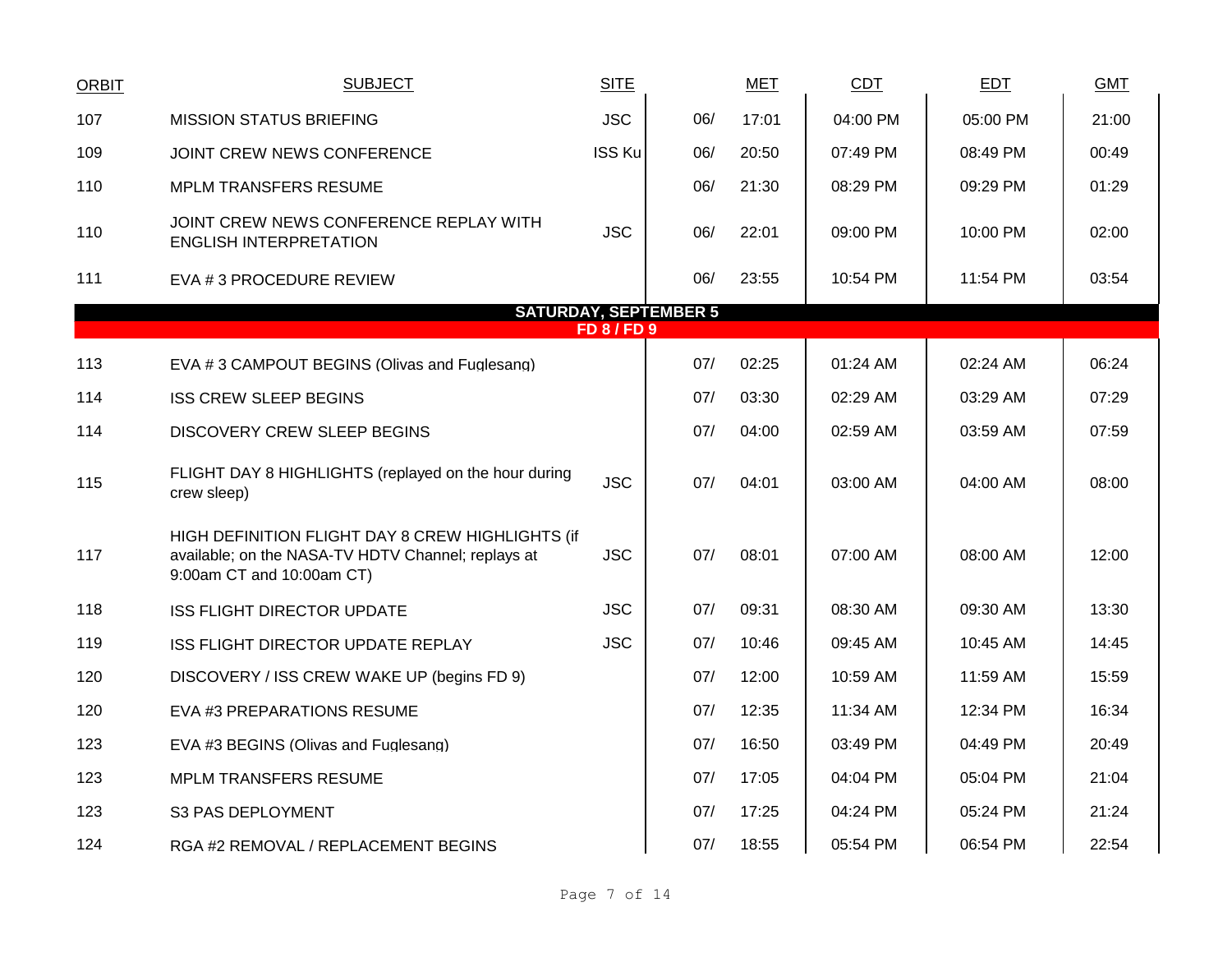| <b>ORBIT</b>                                      | <b>SUBJECT</b>                                                                                                                      | <b>SITE</b>   |                            | <b>MET</b> | <b>CDT</b> | EDT      | <b>GMT</b> |  |  |  |  |  |
|---------------------------------------------------|-------------------------------------------------------------------------------------------------------------------------------------|---------------|----------------------------|------------|------------|----------|------------|--|--|--|--|--|
| 125                                               | PMA 3 HEATER CABLE CONNECTIONS / S0 RPCM<br><b>REMOVAL &amp; REPLACEMENT</b>                                                        |               | 07/                        | 19:55      | 06:54 PM   | 07:54 PM | 23:54      |  |  |  |  |  |
| 125                                               | TRANQUILITY NODE 3 AVIONICS CABLE ROUTING                                                                                           |               | 07/                        | 20:40      | 07:39 PM   | 08:39 PM | 00:39      |  |  |  |  |  |
| 126                                               | EVA #3 ENDS                                                                                                                         |               | 07/                        | 23:20      | 10:19 PM   | 11:19 PM | 03:19      |  |  |  |  |  |
| <b>SUNDAY, SEPTEMBER 6</b><br><b>FD 9 / FD 10</b> |                                                                                                                                     |               |                            |            |            |          |            |  |  |  |  |  |
|                                                   | <b>MISSION STATUS BRIEFING</b>                                                                                                      | <b>JSC</b>    | 08/                        | 01:01      | 12:00 AM   | 01:00 AM | 05:00      |  |  |  |  |  |
| 128                                               |                                                                                                                                     |               |                            |            |            |          |            |  |  |  |  |  |
| 129                                               | <b>ISS CREW SLEEP BEGINS</b>                                                                                                        |               | 08/                        | 03:00      | 01:59 AM   | 02:59 AM | 06:59      |  |  |  |  |  |
| 130                                               | <b>DISCOVERY CREW SLEEP BEGINS</b>                                                                                                  |               | 08/                        | 03:30      | 02:29 AM   | 03:29 AM | 07:29      |  |  |  |  |  |
| 130                                               | FLIGHT DAY 9 HIGHLIGHTS (replayed on the hour during<br>crew sleep)                                                                 | <b>JSC</b>    | 08/                        | 04:01      | 03:00 AM   | 04:00 AM | 08:00      |  |  |  |  |  |
| 132                                               | HIGH DEFINITION FLIGHT DAY 9 CREW HIGHLIGHTS (if<br>available; on the NASA-TV HDTV Channel; replays at<br>9:00am CT and 10:00am CT) | <b>JSC</b>    | 08/                        | 08:01      | 07:00 AM   | 08:00 AM | 12:00      |  |  |  |  |  |
| 134                                               | <b>ISS FLIGHT DIRECTOR UPDATE</b>                                                                                                   | <b>JSC</b>    | 08/                        | 09:01      | 08:00 AM   | 09:00 AM | 13:00      |  |  |  |  |  |
| 134                                               | ISS FLIGHT DIRECTOR UPDATE REPLAY                                                                                                   | <b>JSC</b>    | 08/                        | 10:46      | 09:45 AM   | 10:45 AM | 14:45      |  |  |  |  |  |
| 135                                               | DISCOVERY / ISS CREW WAKE UP (begins FD 10)                                                                                         |               | 08/                        | 11:30      | 10:29 AM   | 11:29 AM | 15:29      |  |  |  |  |  |
| 136                                               | KFOX-TV / KXAN-TV / MILITARY TIMES LIVE<br><b>INTERVIEWS</b>                                                                        | <b>ISS Ku</b> | 08/                        | 13:55      | 12:54 PM   | 01:54 PM | 17:54      |  |  |  |  |  |
| 137                                               | <b>MPLM TRANSFERS RESUME</b>                                                                                                        |               | 08/                        | 14:10      | 01:09 PM   | 02:09 PM | 18:09      |  |  |  |  |  |
| 138                                               | HARMONY NODE 2 CBM CONTROLLER PANEL<br><b>INSTALLATION</b>                                                                          |               | 08/                        | 15:40      | 02:39 PM   | 03:39 PM | 19:39      |  |  |  |  |  |
| 138                                               | <b>MISSION STATUS BRIEFING</b>                                                                                                      | <b>JSC</b>    | 08/                        | 17:01      | 04:00 PM   | 05:00 PM | 21:00      |  |  |  |  |  |
| 141                                               | DISCOVERY CREW OFF DUTY PERIOD BEGINS                                                                                               |               | 08/                        | 20:30      | 07:29 PM   | 08:29 PM | 00:29      |  |  |  |  |  |
|                                                   |                                                                                                                                     |               | <b>MONDAY, SEPTEMBER 7</b> |            |            |          |            |  |  |  |  |  |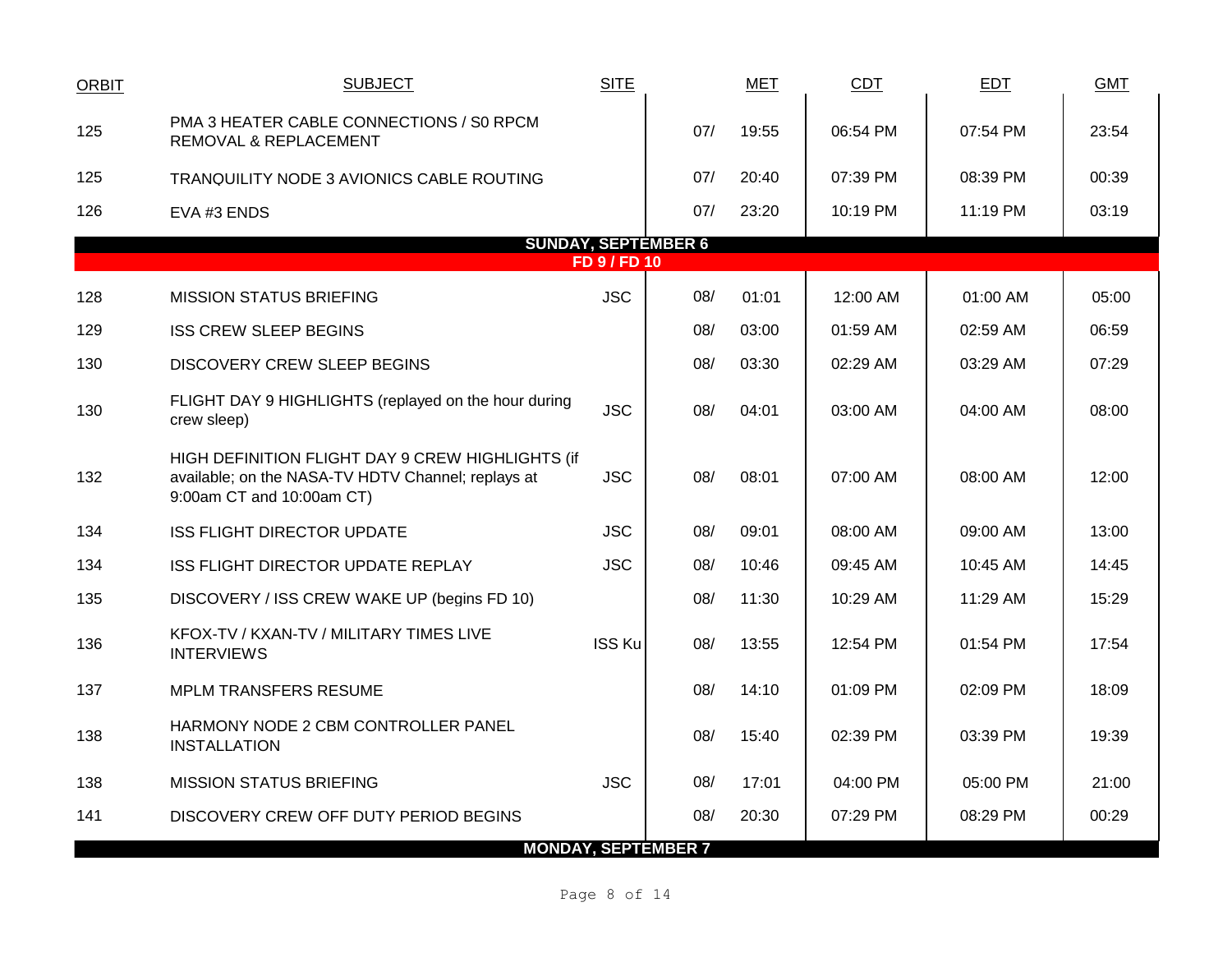| <b>ORBIT</b> | <b>SUBJECT</b>                                                                                                                       | <b>SITE</b>   |     | <b>MET</b> | <b>CDT</b> | <b>EDT</b> | <b>GMT</b> |
|--------------|--------------------------------------------------------------------------------------------------------------------------------------|---------------|-----|------------|------------|------------|------------|
|              |                                                                                                                                      | FD 10 / FD 11 |     |            |            |            |            |
| 143          | <b>ESA PAO EVENT</b>                                                                                                                 | <b>ISS Ku</b> | 09/ | 01:10      | 12:09 AM   | 01:09 AM   | 05:09      |
| 144          | REPLAY OF ESA PAO EVENT WITH ENGLISH<br><b>INTERPRETATION</b>                                                                        | <b>JSC</b>    | 09/ | 02:31      | 01:30 AM   | 02:30 AM   | 06:30      |
| 145          | <b>ISS CREW SLEEP BEGINS</b>                                                                                                         |               | 09/ | 03:00      | 01:59 AM   | 02:59 AM   | 06:59      |
| 145          | DISCOVERY CREW SLEEP BEGINS                                                                                                          |               | 09/ | 03:30      | 02:29 AM   | 03:29 AM   | 07:29      |
| 145          | FLIGHT DAY 10 HIGHLIGHTS (replayed on the hour during<br>crew sleep)                                                                 | <b>JSC</b>    | 09/ | 04:01      | 03:00 AM   | 04:00 AM   | 08:00      |
| 147          | HIGH DEFINITION FLIGHT DAY 10 CREW HIGHLIGHTS<br>(if available; on the NASA-TV HDTV Channel; replays at<br>9:00am CT and 10:00am CT) | <b>JSC</b>    | 09/ | 08:01      | 07:00 AM   | 08:00 AM   | 12:00      |
| 147          | <b>VIDEO FILE</b>                                                                                                                    | HQ            | 09/ | 08:01      | 07:00 AM   | 08:00 AM   | 12:00      |
| 148          | ISS FLIGHT DIRECTOR UPDATE                                                                                                           | <b>JSC</b>    | 09/ | 08:31      | 07:30 AM   | 08:30 AM   | 12:30      |
| 150          | ISS FLIGHT DIRECTOR UPDATE REPLAY                                                                                                    | <b>JSC</b>    | 09/ | 10:46      | 09:45 AM   | 10:45 AM   | 14:45      |
| 151          | DISCOVERY / ISS CREW WAKE UP (begins FD 11)                                                                                          |               | 09/ | 11:30      | 10:29 AM   | 11:29 AM   | 15:29      |
| 151          | <b>CREW CHOICE DOWNLINK</b>                                                                                                          |               | 09/ | 13:15      | 12:14 PM   | 01:14 PM   | 17:14      |
| 151          | MPLM EGRESS AND DEACTIVATION                                                                                                         |               | 09/ | 13:35      | 12:34 PM   | 01:34 PM   | 17:34      |
| 152          | TELEMUNDO / WTSP-TV / UNIVISION LIVE INTERVIEWS ISS Ku                                                                               |               | 09/ | 14:10      | 01:09 PM   | 02:09 PM   | 18:09      |
| 153          | REPLAY OF LIVE INTERVIEWS WITH ENGLISH<br><b>INTERPRETATION</b>                                                                      | <b>JSC</b>    | 09/ | 15:31      | 02:30 PM   | 03:30 PM   | 19:30      |
| 154          | <b>SSRMS GRAPPLES MPLM</b>                                                                                                           |               | 09/ | 18:15      | 05:14 PM   | 06:14 PM   | 22:14      |
| 155          | <b>SSRMS DEMATE MPLM FROM HARMONY</b>                                                                                                |               | 09/ | 19:30      | 06:29 PM   | 07:29 PM   | 23:29      |
| 156          | SSRMS BERTHS MPLM IN DISCOVERY'S PAYLOAD BAY                                                                                         |               | 09/ | 21:00      | 07:59 PM   | 08:59 PM   | 00:59      |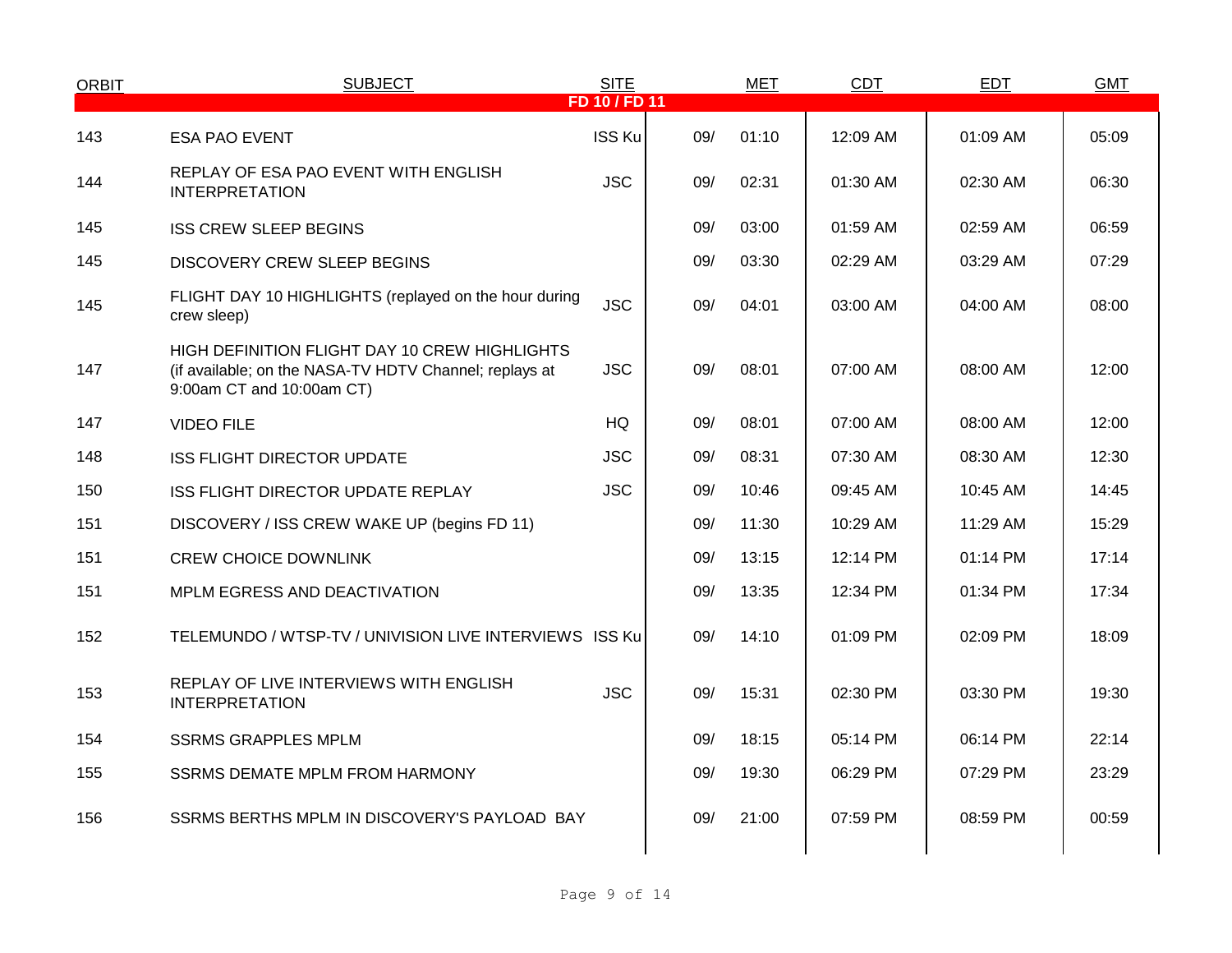| <b>ORBIT</b><br>156 | <b>SUBJECT</b><br><b>MISSION STATUS BRIEFING</b>                                                                                     | <b>SITE</b><br><b>JSC</b> | 09/                         | <b>MET</b><br>21:01 | <b>CDT</b><br>08:00 PM | <b>EDT</b><br>09:00 PM | <b>GMT</b><br>01:00 |
|---------------------|--------------------------------------------------------------------------------------------------------------------------------------|---------------------------|-----------------------------|---------------------|------------------------|------------------------|---------------------|
| 157                 | FAREWELL AND HATCH CLOSURE                                                                                                           |                           | 09/                         | 22:30               | 09:29 PM               | 10:29 PM               | 02:29               |
| 158                 | RENDEZVOUS TOOL CHECKOUT                                                                                                             |                           | 09/                         | 22:50               | 09:49 PM               | 10:49 PM               | 02:49               |
| 158                 | CENTERLINE CAMERA INSTALLATION                                                                                                       |                           | 09/                         | 23:50               | 10:49 PM               | 11:49 PM               | 03:49               |
|                     |                                                                                                                                      |                           | <b>TUESDAY, SEPTEMBER 8</b> |                     |                        |                        |                     |
|                     |                                                                                                                                      | FD 11 / FD 12             |                             |                     |                        |                        |                     |
| 160                 | <b>ISS CREW SLEEP BEGINS</b>                                                                                                         |                           | 10/                         | 02:30               | 01:29 AM               | 02:29 AM               | 06:29               |
| 160                 | <b>DISCOVERY CREW SLEEP BEGINS</b>                                                                                                   |                           | 10/                         | 03:00               | 01:59 AM               | 02:59 AM               | 06:59               |
| 161                 | FLIGHT DAY 11 HIGHLIGHTS (replayed on the hour during<br>crew sleep)                                                                 | <b>JSC</b>                | 10/                         | 03:01               | 02:00 AM               | 03:00 AM               | 07:00               |
| 162                 | <b>VIDEO FILE</b>                                                                                                                    | HQ                        | 10/                         | 07:01               | 06:00 AM               | 07:00 AM               | 11:00               |
| 163                 | HIGH DEFINITION FLIGHT DAY 11 CREW HIGHLIGHTS<br>(if available; on the NASA-TV HDTV Channel; replays at<br>9:00am CT and 10:00am CT) | <b>JSC</b>                | 10/                         | 08:01               | 07:00 AM               | 08:00 AM               | 12:00               |
| 164                 | <b>ISS FLIGHT DIRECTOR UPDATE</b>                                                                                                    | <b>JSC</b>                | 10/                         | 08:31               | 07:30 AM               | 08:30 AM               | 12:30               |
| 165                 | <b>ISS FLIGHT DIRECTOR UPDATE REPLAY</b>                                                                                             | <b>JSC</b>                | 10/                         | 09:46               | 08:45 AM               | 09:45 AM               | 13:45               |
| 165                 | DISCOVERY / ISS CREW WAKE UP (begins FD 12)                                                                                          |                           | 10/                         | 11:00               | 09:59 AM               | 10:59 AM               | 14:59               |
| 168                 | <b>DISCOVERY UNDOCKS FROM ISS</b>                                                                                                    |                           | 10/                         | 15:28               | 02:27 PM               | 03:27 PM               | 19:27               |
| 168                 | DISCOVERY FLYAROUND OF ISS BEGINS                                                                                                    |                           | 10/                         | 15:53               | 02:52 PM               | 03:52 PM               | 19:52               |
| 169                 | FINAL SEPARATION FROM ISS                                                                                                            |                           | 10/                         | 17:11               | 04:10 PM               | 05:10 PM               | 21:10               |
| 170                 | RMS / OBSS LATE INSPECTION OF DISCOVERY'S TPS<br><b>BEGINS</b>                                                                       |                           | 10/                         | 19:00               | 05:59 PM               | 06:59 PM               | 22:59               |
| 172                 | <b>MISSION STATUS BRIEFING</b>                                                                                                       | <b>JSC</b>                | 10/                         | 21:01               | 08:00 PM               | 09:00 PM               | 01:00               |
| 173                 | <b>OBSS BERTH</b>                                                                                                                    |                           | 10/                         | 23:15               | 10:14 PM               | 11:14 PM               | 03:14               |
| 174                 | SHUTTLE VTR PLAYBACK OF UNDOCKING                                                                                                    |                           | 11/                         | 00:30               | 11:29 PM               | 12:29 AM               | 04:29               |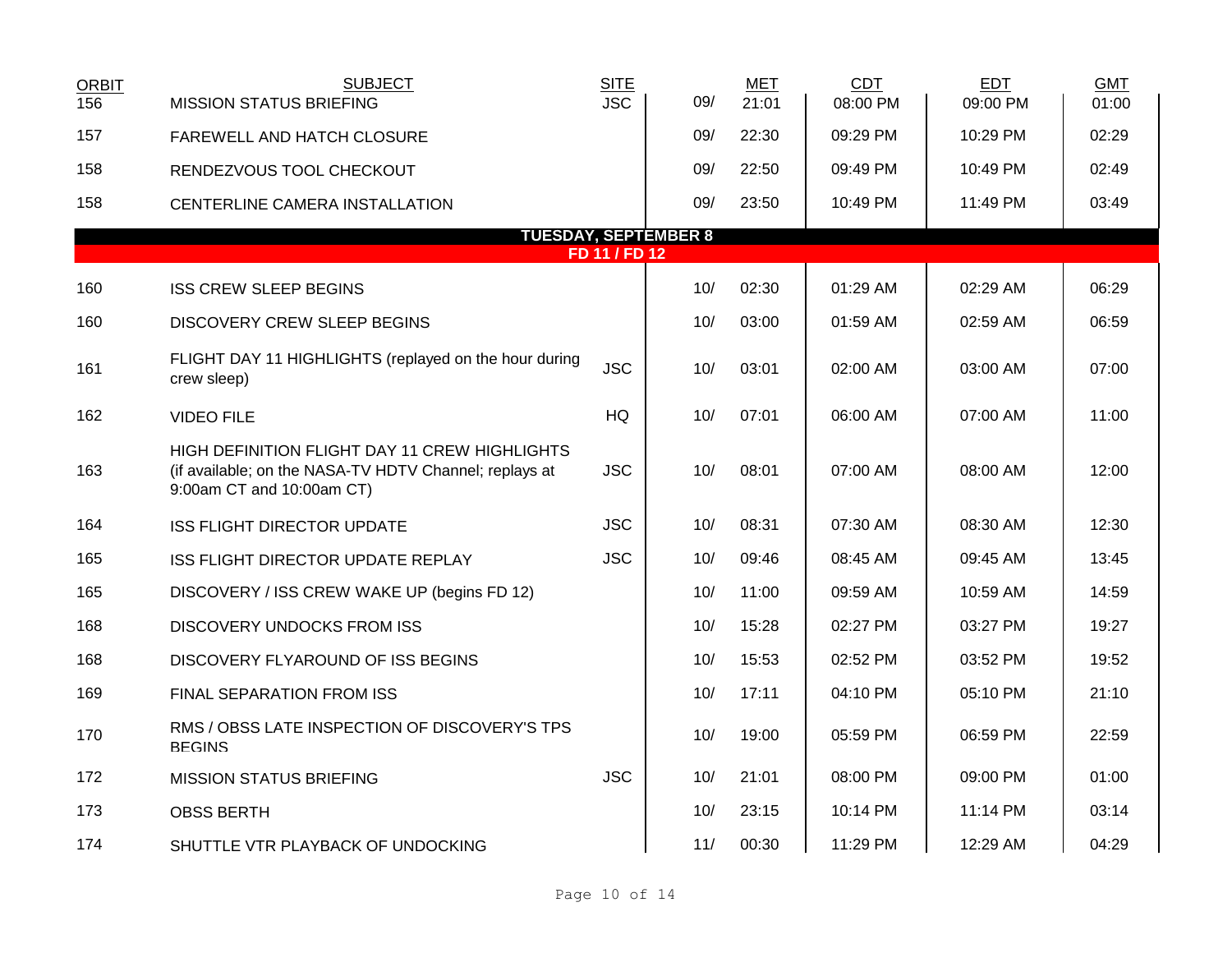| <b>ORBIT</b>                                   | <b>SUBJECT</b>                                                                                                                       | <b>SITE</b>   |                               | <b>MET</b> | <b>CDT</b> | <b>EDT</b> | <b>GMT</b> |  |  |  |  |
|------------------------------------------------|--------------------------------------------------------------------------------------------------------------------------------------|---------------|-------------------------------|------------|------------|------------|------------|--|--|--|--|
| <b>WEDNESDAY, SEPTEMBER 9</b><br>FD 12 / FD 13 |                                                                                                                                      |               |                               |            |            |            |            |  |  |  |  |
| 176                                            | DISCOVERY CREW SLEEP BEGINS                                                                                                          |               | 11/                           | 03:00      | 01:59 AM   | 02:59 AM   | 06:59      |  |  |  |  |
| 177                                            | FLIGHT DAY 12 HIGHLIGHTS (replayed on the hour during<br>crew sleep)                                                                 | <b>JSC</b>    | 11/                           | 03:01      | 02:00 AM   | 03:00 AM   | 07:00      |  |  |  |  |
| 179                                            | HIGH DEFINITION FLIGHT DAY 12 CREW HIGHLIGHTS<br>(if available; on the NASA-TV HDTV Channel; replays at<br>9:00am CT and 10:00am CT) | <b>JSC</b>    | 11/                           | 08:01      | 07:00 AM   | 08:00 AM   | 12:00      |  |  |  |  |
| 180                                            | <b>VIDEO FILE</b>                                                                                                                    | <b>HQ</b>     | 11/                           | 09:01      | 08:00 AM   | 09:00 AM   | 13:00      |  |  |  |  |
| 181                                            | DISCOVERY CREW WAKE UP (begins FD 13)                                                                                                |               | 11/                           | 11:00      | 09:59 AM   | 10:59 AM   | 14:59      |  |  |  |  |
| 183                                            | <b>CABIN STOWAGE BEGINS</b>                                                                                                          |               | 11/                           | 14:05      | 01:04 PM   | 02:04 PM   | 18:04      |  |  |  |  |
| 184                                            | <b>FCS CHECKOUT</b>                                                                                                                  |               | 11/                           | 15:10      | 02:09 PM   | 03:09 PM   | 19:09      |  |  |  |  |
| 185                                            | <b>RCS HOT-FIRE TEST</b>                                                                                                             |               | 11/                           | 16:20      | 03:19 PM   | 04:19 PM   | 20:19      |  |  |  |  |
| 185                                            | CBS NEWS / ABC NEWS / CNN LIVE INTERVIEWS                                                                                            | <b>TDRE</b>   | 11/                           | 17:35      | 04:34 PM   | 05:34 PM   | 21:34      |  |  |  |  |
| 185                                            | POST MISSION MANAGEMENT TEAM BRIEFING                                                                                                | <b>JSC</b>    | 11/                           | 18:16      | 05:15 PM   | 06:15 PM   | 22:15      |  |  |  |  |
| 186                                            | BOUNDARY LAYER TRANSITION / HYTHIRM BRIEFING                                                                                         | <b>JSC</b>    | 11/                           | 20:01      | 07:00 PM   | 08:00 PM   | 00:00      |  |  |  |  |
| 188                                            | <b>MISSION STATUS BRIEFING</b>                                                                                                       | <b>JSC</b>    | 11/                           | 21:01      | 08:00 PM   | 09:00 PM   | 01:00      |  |  |  |  |
| 188                                            | KOPRA'S RECUMBENT SEAT SET UP                                                                                                        |               | 11/                           | 22:10      | 09:09 PM   | 10:09 PM   | 02:09      |  |  |  |  |
| 189                                            | KU-BAND ANTENNA STOWAGE                                                                                                              |               | 11/                           | 23:35      | 10:34 PM   | 11:34 PM   | 03:34      |  |  |  |  |
|                                                |                                                                                                                                      | FD 13 / FD 14 | <b>THURSDAY, SEPTEMBER 10</b> |            |            |            |            |  |  |  |  |
| 191                                            |                                                                                                                                      |               | 12/                           | 03:00      | 01:59 AM   | 02:59 AM   | 06:59      |  |  |  |  |
|                                                | DISCOVERY CREW SLEEP BEGINS                                                                                                          |               |                               |            |            |            |            |  |  |  |  |
| 192                                            | FLIGHT DAY 13 HIGHLIGHTS (replayed on the hour during<br>crew sleep)                                                                 | <b>JSC</b>    | 12/                           | 03:01      | 02:00 AM   | 03:00 AM   | 07:00      |  |  |  |  |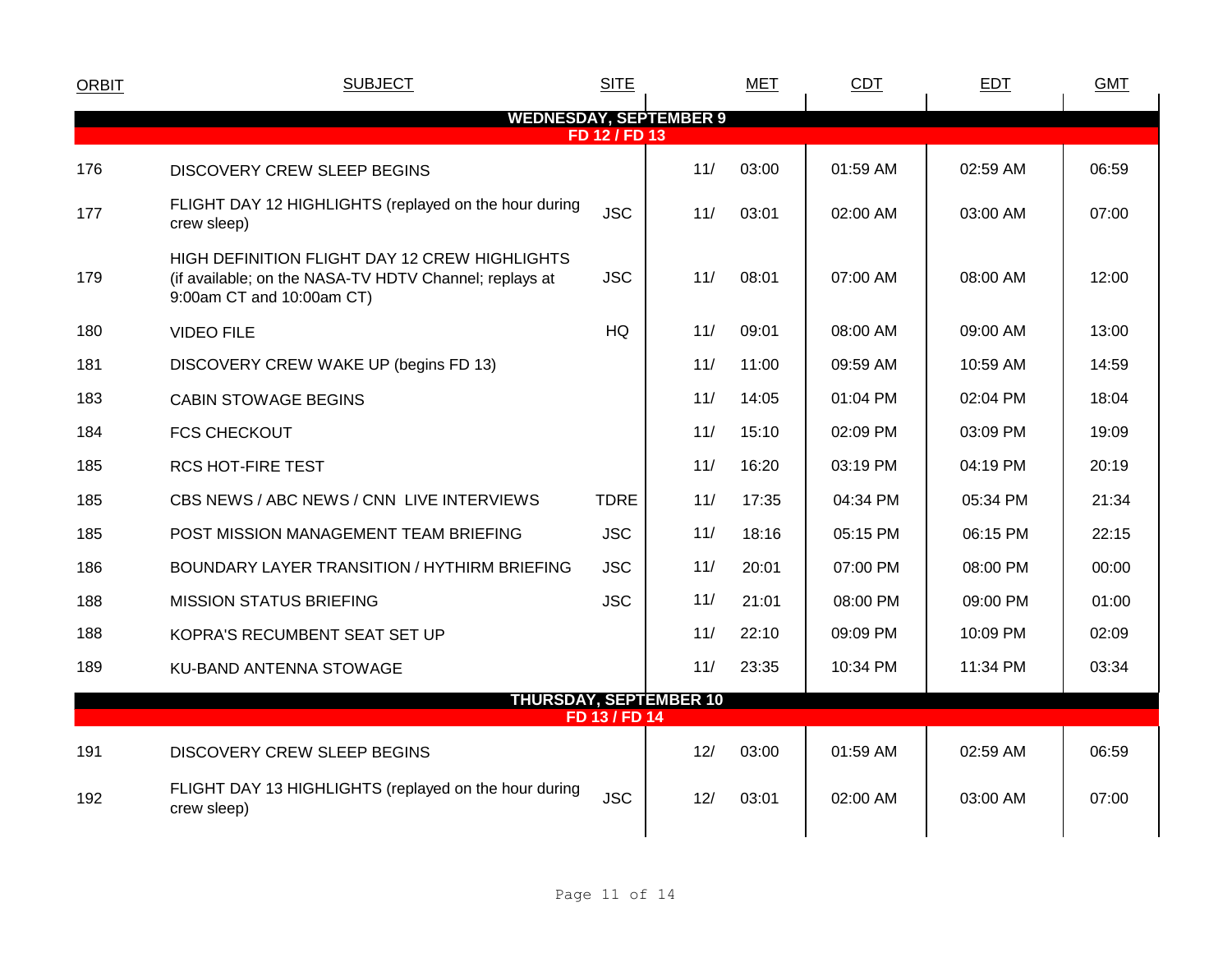| ORBIT                                | <b>SUBJECT</b>                                                                                                                               | <b>SITE</b>        |     | MET   | <b>CDT</b>        | EDT      | <b>GMT</b> |  |
|--------------------------------------|----------------------------------------------------------------------------------------------------------------------------------------------|--------------------|-----|-------|-------------------|----------|------------|--|
| 195                                  | HIGH DEFINITION FLIGHT DAY 13 CREW HIGHLIGHTS<br>(if available; on the NASA-TV HDTV Channel; replays at<br>9:00am CT and 10:00am CT)         | <b>JSC</b>         | 12/ | 08:01 | 07:00 AM          | 08:00 AM | 12:00      |  |
| 196                                  | DISCOVERY CREW WAKE UP (begins FD 14)                                                                                                        |                    | 12/ | 11:00 | 09:59 AM          | 10:59 AM | 14:59      |  |
| 198                                  | HTV LAUNCH COVERAGE BEGINS (launch scheduled at<br>12:01pm CT)                                                                               | JSC/<br><b>TAN</b> | 12/ | 12:46 | 11:45 AM          | 12:45 PM | 16:45      |  |
| 198                                  | DEORBIT PREPARATIONS BEGIN                                                                                                                   |                    | 12/ | 14:05 | 01:04 PM          | 02:04 PM | 18:04      |  |
| 200                                  | PAYLOAD BAY DOOR CLOSING                                                                                                                     |                    | 12/ | 15:24 | 02:23 PM          | 03:23 PM | 19:23      |  |
| 201                                  | <b>DEORBIT BURN</b>                                                                                                                          |                    | 12/ | 18:04 | 05:03 PM          | 06:03 PM | 22:03      |  |
| 202                                  | MILA C-BAND RADAR ACQUISITION OF DISCOVERY                                                                                                   |                    | 12/ | 18:54 | 05:53 PM          | 06:53 PM | 22:53      |  |
| 202                                  | <b>KSC LANDING</b>                                                                                                                           | <b>KSC</b>         | 12/ | 19:07 | 06:06 PM          | 07:06 PM | 23:06      |  |
|                                      | POST-LANDING NEWS CONFERENCE                                                                                                                 | <b>KSC</b>         |     |       | NET L+2 HRS.      |          |            |  |
|                                      | ENTRY FLIGHT CONTROL TEAM VIDEO REPLAY<br>(replayed after Post-Landing News Conference)                                                      | <b>JSC</b>         |     |       | $\sim$ L+3 HRS.   |          |            |  |
|                                      | STS-128 MISSION HIGHLIGHTS VIDEO REPLAY<br>(replayed after Entry Flight Control Team Video)                                                  | <b>JSC</b>         |     |       | $\sim$ L+3.5 HRS. |          |            |  |
|                                      |                                                                                                                                              |                    |     |       |                   |          |            |  |
|                                      | <b>DEFINITION OF TERMS</b><br>************************************                                                                           |                    |     |       |                   |          |            |  |
| AMC:<br>ARS:<br>ATA:<br>CBM:<br>CST: | <b>Americom Satellite</b><br>Air Revitalization System<br>Ammonia Tank Assembly<br>Common Berthing Mechanism<br><b>Central Standard Time</b> |                    |     |       |                   |          |            |  |

CHECS: Crew Health Care System

C.O.L.B.E.R.T. - Combined Operational Load Bearing External Resistance Treadmill

Destiny: U.S. Laboratory on ISS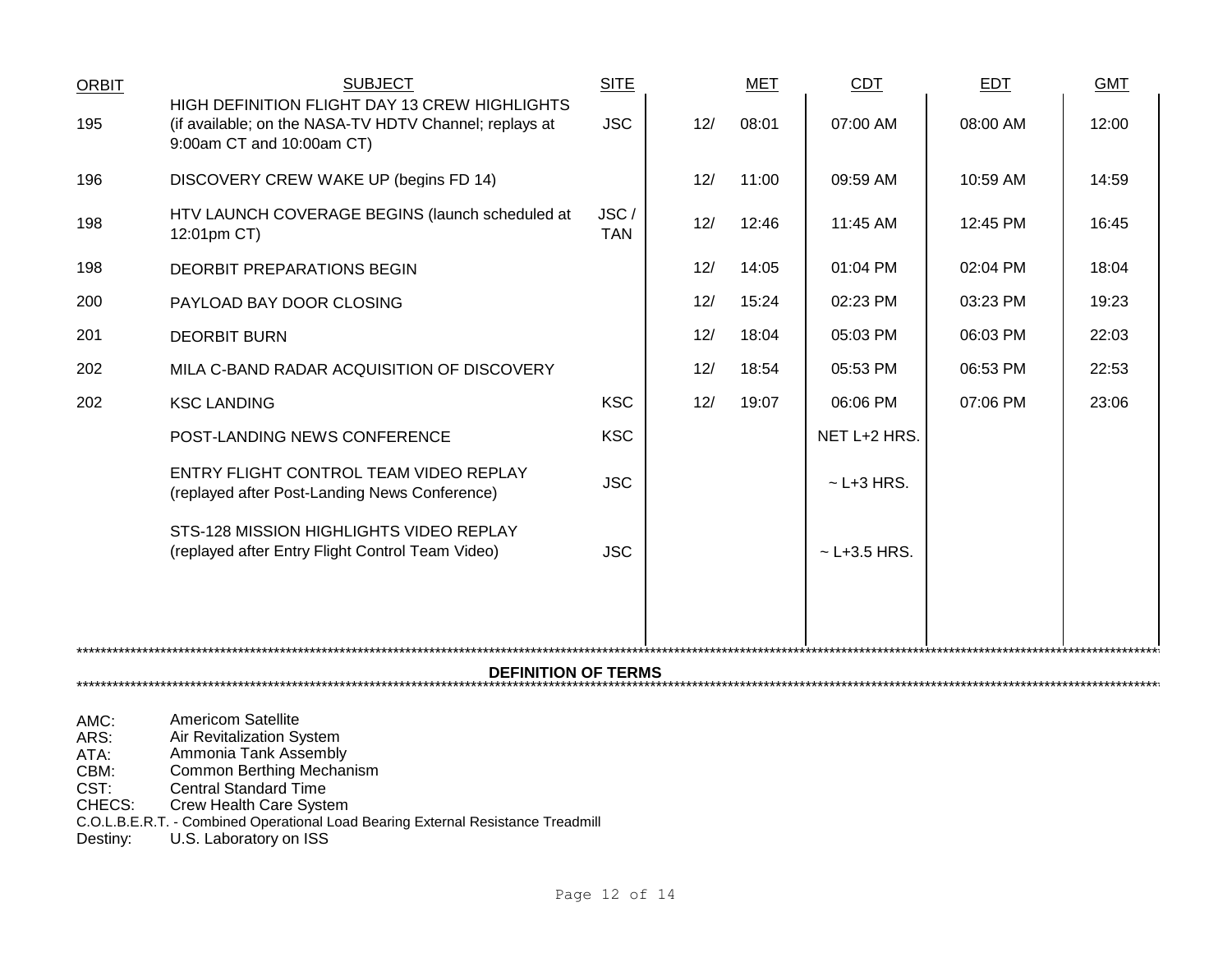| <b>ORBIT</b>  | <b>SUBJECT</b>                                                                                              | <b>SITE</b> | <b>MET</b> | <b>CDT</b> | <b>EDT</b> | <b>GMT</b> |
|---------------|-------------------------------------------------------------------------------------------------------------|-------------|------------|------------|------------|------------|
| EMU:          | <b>Extravehicular Mobility Unit</b>                                                                         |             |            |            |            |            |
| EST:          | <b>Eastern Standard Time</b>                                                                                |             |            |            |            |            |
| EUTEF:        | European Technology Exposure Facility                                                                       |             |            |            |            |            |
| EVA:          | <b>Extravehicular Activity</b>                                                                              |             |            |            |            |            |
| FCS:          | <b>Flight Control System</b>                                                                                |             |            |            |            |            |
| FD:           | <b>Flight Day</b>                                                                                           |             |            |            |            |            |
| FIR:          | <b>Fluids Integration Rack</b>                                                                              |             |            |            |            |            |
| GMT:          | <b>Greenwich Mean Time</b>                                                                                  |             |            |            |            |            |
| HARMONY:      | Node 2                                                                                                      |             |            |            |            |            |
| HD:           | <b>High Definition Television</b>                                                                           |             |            |            |            |            |
| HQ:           | <b>NASA Headquarters</b>                                                                                    |             |            |            |            |            |
| HTV:          | Japanese H-II Transfer Vehicle                                                                              |             |            |            |            |            |
| HYTHIRM:      | Hypersonic Thermodynamic Infrared Measurements                                                              |             |            |            |            |            |
| ISS:          | <b>International Space Station</b>                                                                          |             |            |            |            |            |
| JSC:          | Johnson Space Center                                                                                        |             |            |            |            |            |
| KSC:          | Kennedy Space Center                                                                                        |             |            |            |            |            |
| L.            |                                                                                                             |             |            |            |            |            |
| LIMO:         | Launch or Landing time<br>Live Interview Media Outlet channel                                               |             |            |            |            |            |
| LMC:          | Lightweight Mission Peculiar Equipment Support Structure Carrier                                            |             |            |            |            |            |
| MECO:         |                                                                                                             |             |            |            |            |            |
|               | Main Engine Cut-Off                                                                                         |             |            |            |            |            |
| MELFI:        | Minus Eighty-Degree Laboratory Freezer for ISS                                                              |             |            |            |            |            |
| MET:          | Mission Elapsed Time, which begins at the moment of launch and is read: DAYS/HOURS:MINUTES. LAUNCH=00/00:00 |             |            |            |            |            |
| <b>MILA</b>   | Merritt Island, Florida Tracking Station                                                                    |             |            |            |            |            |
| MISSE:        | Materials International Space Station Experiment                                                            |             |            |            |            |            |
| MMT:          | <b>Mission Management Team</b>                                                                              |             |            |            |            |            |
| <b>MPLM</b>   | Multi-Purpose Logistics Module                                                                              |             |            |            |            |            |
| MS:           | <b>Mission Specialist</b>                                                                                   |             |            |            |            |            |
| MSRR:         | Materials Science Research Rack                                                                             |             |            |            |            |            |
| NET:          | No Earlier Than                                                                                             |             |            |            |            |            |
| OBSS:         | Orbiter Boom Sensor System                                                                                  |             |            |            |            |            |
| ODS:          | <b>Orbiter Docking System</b>                                                                               |             |            |            |            |            |
| OMS:          | <b>Orbital Maneuvering System</b>                                                                           |             |            |            |            |            |
| PAO:          | <b>Public Affairs office</b>                                                                                |             |            |            |            |            |
| PAS:          | Payload Attachment System                                                                                   |             |            |            |            |            |
| RCS:          | <b>Reaction Control System</b>                                                                              |             |            |            |            |            |
| RGA:          | Rate Gyro Assembly on ISS                                                                                   |             |            |            |            |            |
| RMS:          | Remote Manipulator System on Discovery                                                                      |             |            |            |            |            |
| RPCM:         | <b>Remote Power Control Module</b>                                                                          |             |            |            |            |            |
| RPM:          | Rendezvous Pitch Maneuver                                                                                   |             |            |            |            |            |
| S0:           | <b>Starboard Zero Truss Segment</b>                                                                         |             |            |            |            |            |
| $S1$ :        | <b>Starboard One Truss Segment</b>                                                                          |             |            |            |            |            |
| $S3$ :        | <b>Starboard Three Truss Segment</b>                                                                        |             |            |            |            |            |
| <b>SSRMS:</b> | Space Station Remote Manipulator System (Canadarm2 ISS Robotic Arm)                                         |             |            |            |            |            |
| STS:          | <b>Space Transportation System</b>                                                                          |             |            |            |            |            |
|               |                                                                                                             |             |            |            |            |            |